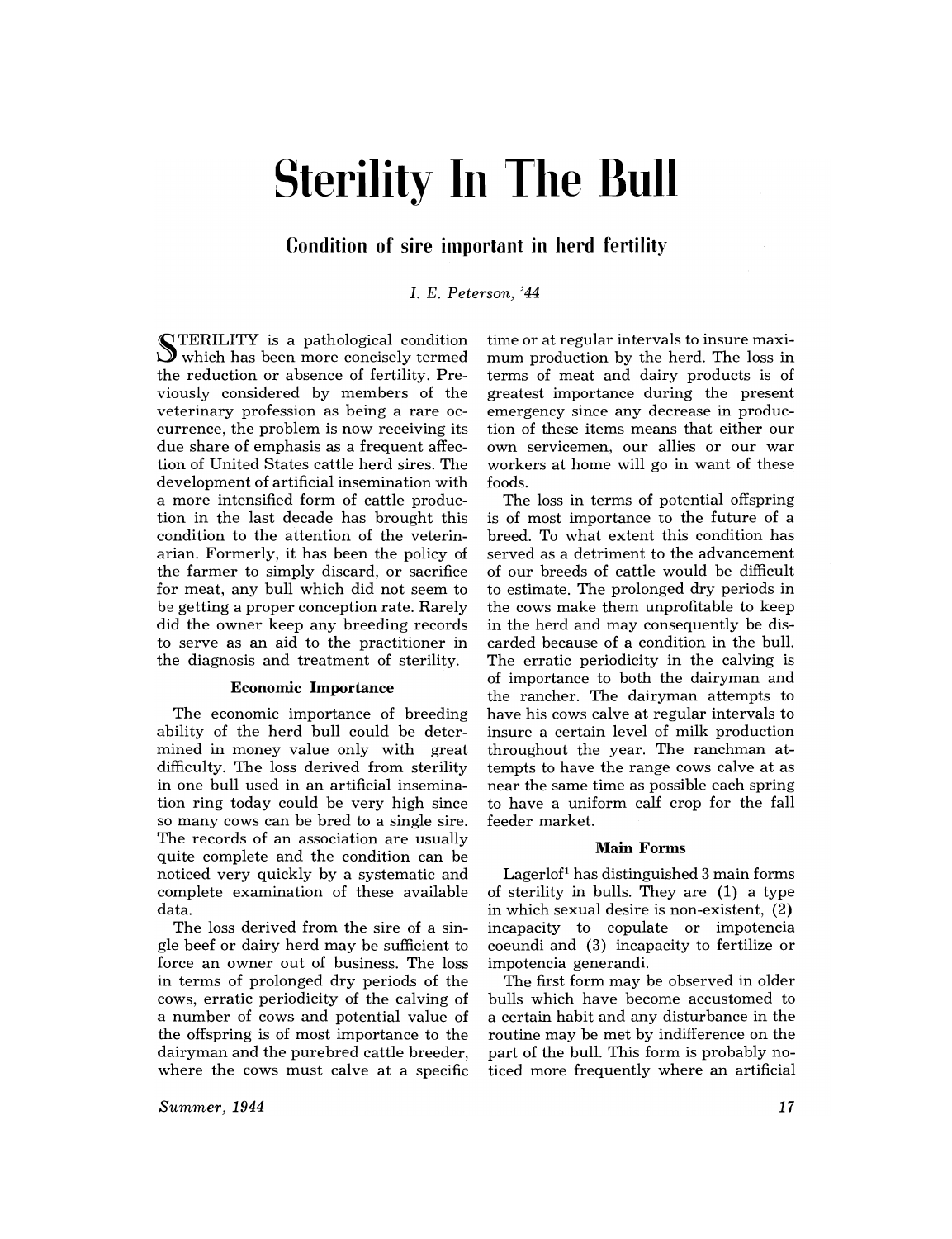cow is used in the collection of semen to be used in artificial insemination. Sexual desire may be non-existent in young bulls when they are first placed in service since they are apparently quite ignorant of their role in life. Suitable stimulation in the form of an older bull as competition may be the deciding factor in arousing sexual desire in these cases. This type of sterility is also noticed in cases where the bull has overexerted himself in the preparation for coitus and pain is evidenced at each attempt to mount the cow. This type may also be manifested as a diminished sexual desire in other forms of sterility.

#### Incapacity to Copulate

The second form, or incapacity to copulate, may be due to many causes. Inflammatory changes in the penis and prepuce may cause such great pain to the bull on erection of the penis as to prevent copulation. This is sometimes observed in Angus bulls on the range where the rough vegetation traumatizes the partially protruding penis of the bull. Obesity may be a factor in this type of sterility in which the bull becomes very fat and "pot-bellied" due to overfeeding of rich or bulky feed and lack of exercise. The markedly pendant abdomen serves as a barrier to coitus. Any injury to the back, hips or hind legs of the bull may result in inability to mount the cow for coitus. Arthritis of the joints of the posterior region will result in the same condition. Rickets of the young bull may lead to distortion of the bones and joints of the hindlegs.

### Inability to Fertilize

In the third form, or inability to fertilize, coitus occurs in a normal manner but pregnancy does not develop due to some pathological factor in the semen of the bull. This type is not noticed by the owner until a great many cows have not conceived and are returned for service several times. The causes of this form are quite variable. It may be evidenced as a testicular hypoplasia in which the spermatogenic cells of the testicle have not de-

veloped normally. This leads to decreased production or an absence of sperm, the degree of sterility depending on the numbers and viability of the sperm present. Heredity has been noted as a factor in some of the cases of testicular hypoplasia, especially in inbred lines. Degenerative changes of the epithelium of the seminiferous tubules are the most common disturbance of spermatogenesis. These may be due to several factors, among which are hormonal unbalance and the high fevers of generalized diseases. The epithelium of the seminiferous tubules seems very susceptible to degeneration from fever and heat, as is shown artificially by covering the scrotum with an insulating material. The normal heat regulating function of the scrotum is thus interfered with and dysfunction of the spermatogenic cells comparable to that of a cryptorchid testicle results.

#### **Orchitis**

Orchitis may be a cause of the sterility in the bull. Inflammation of the testicles causes a pressure necrosis of the spermatogenic cells for the heavy tunic around the testicles will not expand on internal pressure. Pressure atrophy of the spermatogenic cells and fibrosis of the entire testicle follows. Orchitis in the bull commonly is due to some infective agent, usually *Brucella abortus, Mycobacterium tuberculosis,* streptococci and other pyogenic bacteria. Trichomoniasis is thought to produce a balanitis and not a true sterility in the bull. It should be remembered, however, that the bull may transmit the trichomonad to a susceptible cow during the act of coitus and cause failure of conception or abortion early in pregnancy.

The exact role of hormone disturbances in sterility of the bull is not definitely known. It is possible that an unbalance of the endocrine system could result in lowered fertility due to its complex interrelation with genital function.

Nutrition is an important consideration in the fertility of the bull. The relationship of calcium, phosphorus and Vitamin D to rickets may be a factor in sterility since arthritis and distorted, swollen hind

*The Veterinary Student*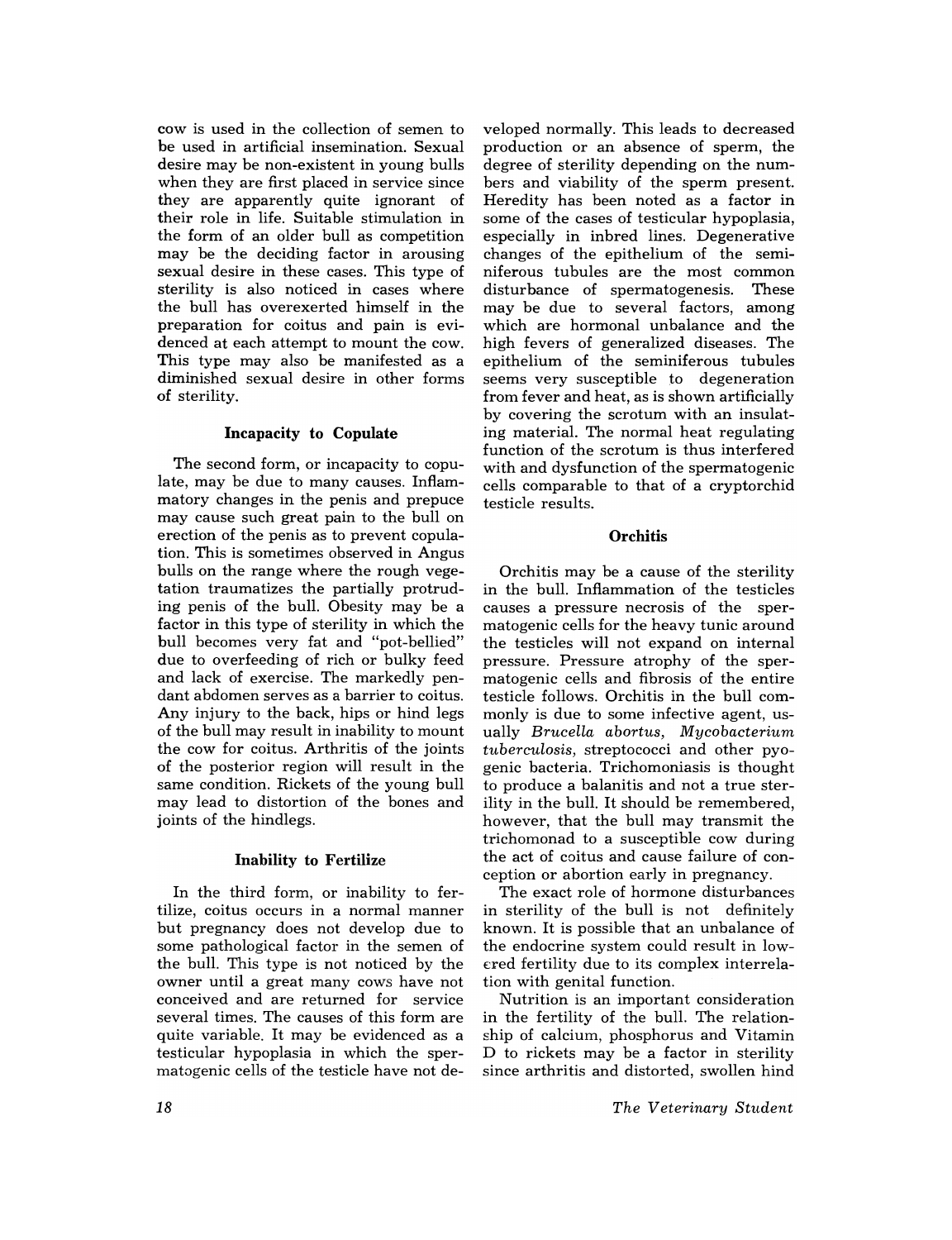limbs in the young bull may prevent coitus. The overfed animal may become lazy and fat and be a non-breeder. Debilitated and emaciated animals could not be expected to be sexually sound since the testicles are easily affected by extrinsic factors. Hence, an unbalanced diet need not be the cause of a case of sterility but could easily be associated with the condition. The role of Vitamin C in lowered fertility of the bull has often been discussed. Ruminants are able to synthesize this vitamin in the rumen but cases of lowered blood levels of ascorbic acid occur in conjunction with lowered fertility which improves on Vitamin C therapy. Vitamin E has been blamed for some cases of sterility in the domestic animals. However, to date this has been definitely proved only in laboratory animals. The average daily ration of a bull should contain normal requirements of this vitamin but it could be deficient since the amount in the same kind of feed can vary a great deal. The other vitamins may be interrelated in producing lowered fertility of the bull.

### **Senile Sterility**

A temporary sterility occurs in old bulls which have been moved to a new environment. Although the exact cause is not known, change in habits, feed and climate have been incriminated. In most of these cases, the fertility returns in a few weeks as the bull becomes accustomed to the new surroundings.

Senile sterility occurs in bulls as in males of other species. The onset may be hastened by the addition of one or more of the above etiological factors. Predisposing factors to sterility in bulls are very important. Calfhood diseases, poor nutrition during the calfhood growing period and genital unsoundness of the dam and sire are important predisposing factors. Using a young bull too early in life may ruin him for later use as a sire. The age at which it is safe to start using a young bull depends upon the growth rate and nutrition during calfhood. The safe age for most breeds is from 9 to 12 months. The number of cows served by the bull during the first year should be limited.

*Summer,* 1944

If the bull runs with the cows, he should not have over 40 to 50 cows to breed per year. If hand breeding is used, the number may be from 60 to 90 cows per year. Bulls used in artificial insemination rings should be placed on a regular schedule, the interval between each semen collection depending upon its quality.

#### **Tentative Diagnosis**

The tentative diagnosis of sterility in the herd bull is usually made on the history of the cows in a herd not conceiving when bred to a certain sire. The owner sooner or later notices this existing condition and calls upon the veterinarian to effect some remedy. Only in rare instances, as in artificial insemination associations and in valuable purebred herds, are complete records of the herd available to aid the practitioner. Therefore, with so little information from the owner, the diagnosis must be made more complete as to the possible causes of the existing sterility on the basis of clinical findings and laboratory tests. Differential diagnosis is not always possible since a combination of factors may be present; yet no specific clinical manifestations of any one of the factors is present to aid in making the differentiation. Laboratory tests plus temporary experimental treatment are then resorted to in an effort to establish or eliminate a few of the possible etiological factors.

#### **Nutritional** Factors

The establishment of nutritional factors as the cause of a case of sterility is usually quite difficult. Examination of the ration may reveal an unbalanced diet which indicates possibility of a nutritional disorder as the cause, but the herd history, plus clinical symptoms of the nutritional deficiency present in other members of the herd, gives further indication of the cause. Diagnosis of Vitamin C deficiency as the etiological factor can be made by laboratory tests to determine the level of ascorbic acid in the blood and semen of the affected animal. The normal readings are given by Phillips<sup>2</sup> as  $0.2$  to  $0.4$  mg. of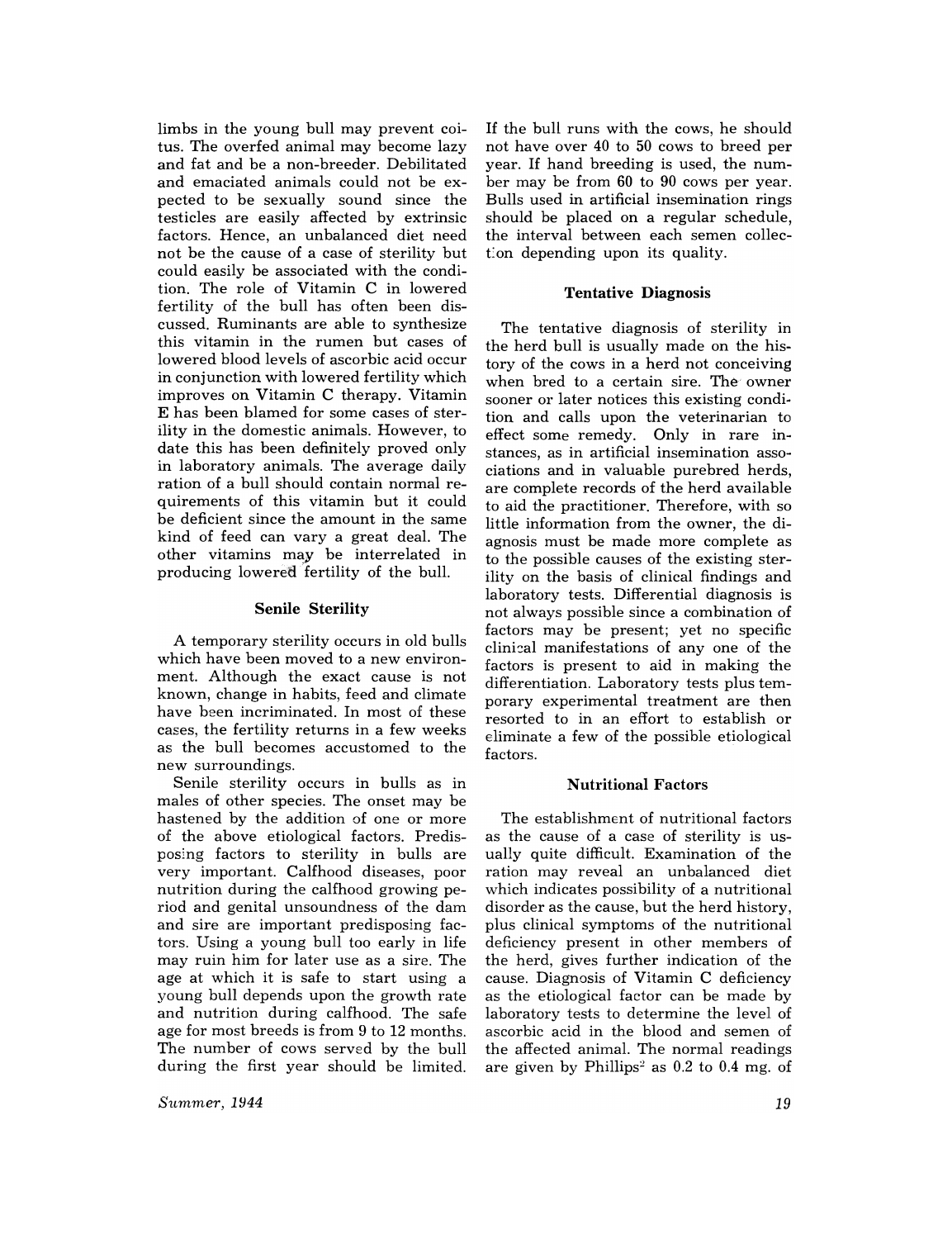ascorbic acid per 100 cc. of blood plasma and 3.0 to 7.0 mg. per 100 cc. of semen.

Among the laboratory tests are the colorimetric type using such dyes as dichlorobenzenoneindophenol which are only reduced, and thus decolorized, by such readily oxidized chemicals as ascorbic acid. The normality of the dye solution decolorized in 10 seconds by the test material serves as an index to the concentration of ascorbic acid. These tests are very delicate and should be made only by one who has the competence and patience necessary to obtain accurate results. In the past, many of the diagnoses of vitamin and other nutritional disturbances as the cause of sterility have come from favorable results obtained in experiments, frequently uncontrolled, with corresponding therapeutic agents.

The influence of heredity cannot be ascertained in a single case of sterility of the herd bull without the complete history from the owner or from records showing a similar condition traceable along one side of the pedigree. The records are usually incomplete; laboratory tests and clinical manifestations are of little aid and the factor of coincidence complicates the problem of diagnosis when one attempts to incriminate heredity as a factor.

#### Infectious Diseases

Infectious diseases as causes of sterility in the bull are diagnosed from the herd history, clinical symptoms and laboratory tests. Trichomoniasis, though not producing sterility in the bull, will be transmitted from the bull to the cow at coitus, and this by producing genital infection in the cow prevents conception or full-term pregnancy if conception does occur. This condition is recognized by the history of<br>a spreading genital infection in the spreading genital infection in the herd, especially those bred to the suspected bull, and by microscopic examination of the preputial exudate of the infected bull for the causative agent, *Trichomonas bovis.* Positive findings on these smears usually means that the infection is present but negative findings are inconclusive and do not necessarily mean that the condition is not present. In trichomoniasis of the bull, the sexual desire, ability to copulate and general fertility of the semen are usually not impaired.

Brucellosis as a cause of sterility of the bull is not often encountered. The orchitis may be evidenced by hot painful swelling of the testicles with subsequent hypoplasia and fibrosis. The organism is not often found in the semen of the infected bull, contrary to the usual findings in the infected boar. The agglutination test on the blood of the bull as a part of the brucellosis control program of the herd is a valuable diagnostic agent when done by a federal or state laboratory with standardized antigen.

#### Tuberculosis

Orchitis due to tuberculosis is not definitely diagnosed until it reaches the post-mortem table of the packing plant. These animals have been slaughtered as reactors to the intradermal tuberculin test. This form of orchitis is becoming a rare condition as a result of the federal eradication program.

The infective organism is usually present in the semen in cases of orchitis due to streptococci.

The most valuable diagnostic procedure in determining the extent of infertility of the bull is the laboratory examination of semen. A very practical method as used by Coffin<sup>3</sup> is given below. The laboratory tests are of most value when made often to check the progress of treatment. The<br>laboratory examinations may reveal examinations may reveal whether or not the diminished fertility is due to: (1) deficiency in number of spermatozoa, (2) a reduction in vigor of abnormal forms of spermatozoa or (4) abnormalities of seminal and prostate fluid.

### Semen Collection

The semen can be collected from the bull in several ways. The use of the artificial vagina seems to be the method of choice since the quantity of the semen can be measured. The ejaculate is not as subject to contamination and changed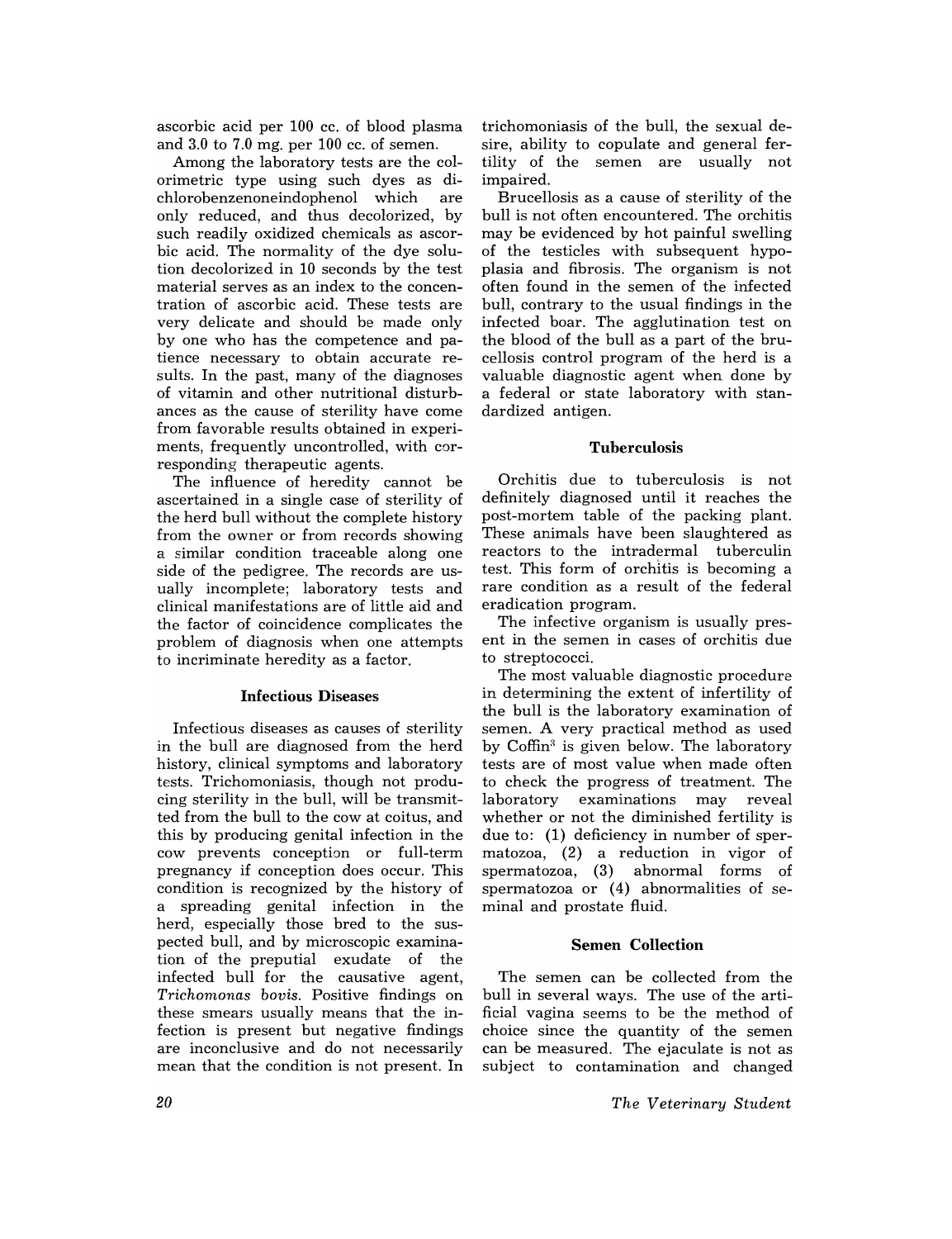character is in other methods. In the withdrawal of semen from the vagina of cows after copulation, the quantity cannot be measured and the sample is mixed with vaginal debris. Massage of the male accessory sex organs per rectum has been used with some success. The first portion of the ejaculate must be discarded as it is chiefly accessory sex gland secretion and urethral debris. Electrical stimulation in sheep and manual manipulation of the external genitals of poultry and dogs has been used by Lambert and McKenzie' for semen collection.

#### **Examination**

The examination of the semen consists of 2 parts, gross examination and microscopic examination. The gross examination consists of determining the quantity, viscosity, color and opacity of the semen. QUANTITY. The quantity of semen varies a great deal with the frequency of ejaculations before the sample is taken. The volume should be considered in conjunction with the concentration in determining the total number of spermatozoa per ejaculate. The normal quantity of semen per ejaculate is 3 to 8 cc., the average being 4 cc.

VISCOSITY. The viscosity is graded as thick, normal and thin, and depends upon the period of collection as well as the animal. It is determined by stretching a portion between the thumb and index finger. The viscosity in good quality semen should be normal to thick.

COLOR. Normal semen is milky, or milky with colorless portions. The presence of pus or urine will give evident variations. OPACITY. Opacity is a rough index to the concentration of spermatozoa but microscopic examination is needed for an accurate sperm count and to determine the number of bacteria, epithelial cells, leucocytes and urinary debris present. Improper collection may result in flocculence or abnormal turbidity which is evident on examination.

The microscopic examination of semen includes enumeration or spermatozoa count, motility and morphology of individual stained spermatozoa.

ENUMERATION. The technic of the

spermatozoa count is very similar to that used for blood cell counting. One method will be described here. (a) Fill a red blood cell pipette to the 0.5 or 1.0 mark with semen from a well mixed sample. (b) Dilute to the 101.0 mark with red cell diluting fluid or special fluid consisting of sodium bicarbonate 5 Gm., formalin 1 cc. and distilled water 100 cc. (c) Fill the Neubauer counting chamber and count sperm heads on 4 large corner squares and the entire central square. (d) In the calculations, the total of 5 squares times 2 equals the number of sperm per cmm. of diluted fluid. The next multiplication factor varies as follows: 100 if pipette is filled to 1.0 mark, 200 if pipette is filled to 0.5 mark and 20 if white is used. This gives the number of spermatozoa per cmm. of semen which should equal 300,000 to 2,000,000 in the bull with an average of 800,000 per cmm.

MOTILITY. The examination for motility includes (1) the degree of motility, (2) percentage of motile sperm, (3) type of motility and (4) duration of motility. Motility is a characteristic which includes vigor and viability of the sperm. The degree of motility and the percentage of motile sperm are graded in a practical way by Herman and Swanson<sup>5</sup> as follows:

0-no motility discernible.

- 1—less than 50 percent in a weak oscillatory motion.
- 2-more than 50 percent in vigorous rapid motion but no waves or eddies.
- 3-75 to 85 percent motile with vigorous waves and eddies moving slowly.
- 4-90 percent motile with rapid waves and eddies.
- 5-100 percent motile, waves and eddies extremely rapid.

Spermatozoa must have a percentage motility of 90 or above to be considered satisfactory. The types of motility with gradation from lowered to high fertility are: (1) oscillatory or stationary bunting of individual sperm but no discernible movement, (2) undulating with slow progressive movement, (3) rapid, progressive, vibrating movement discernible under lower magnification. In bulls the duration of motility is related to potency. The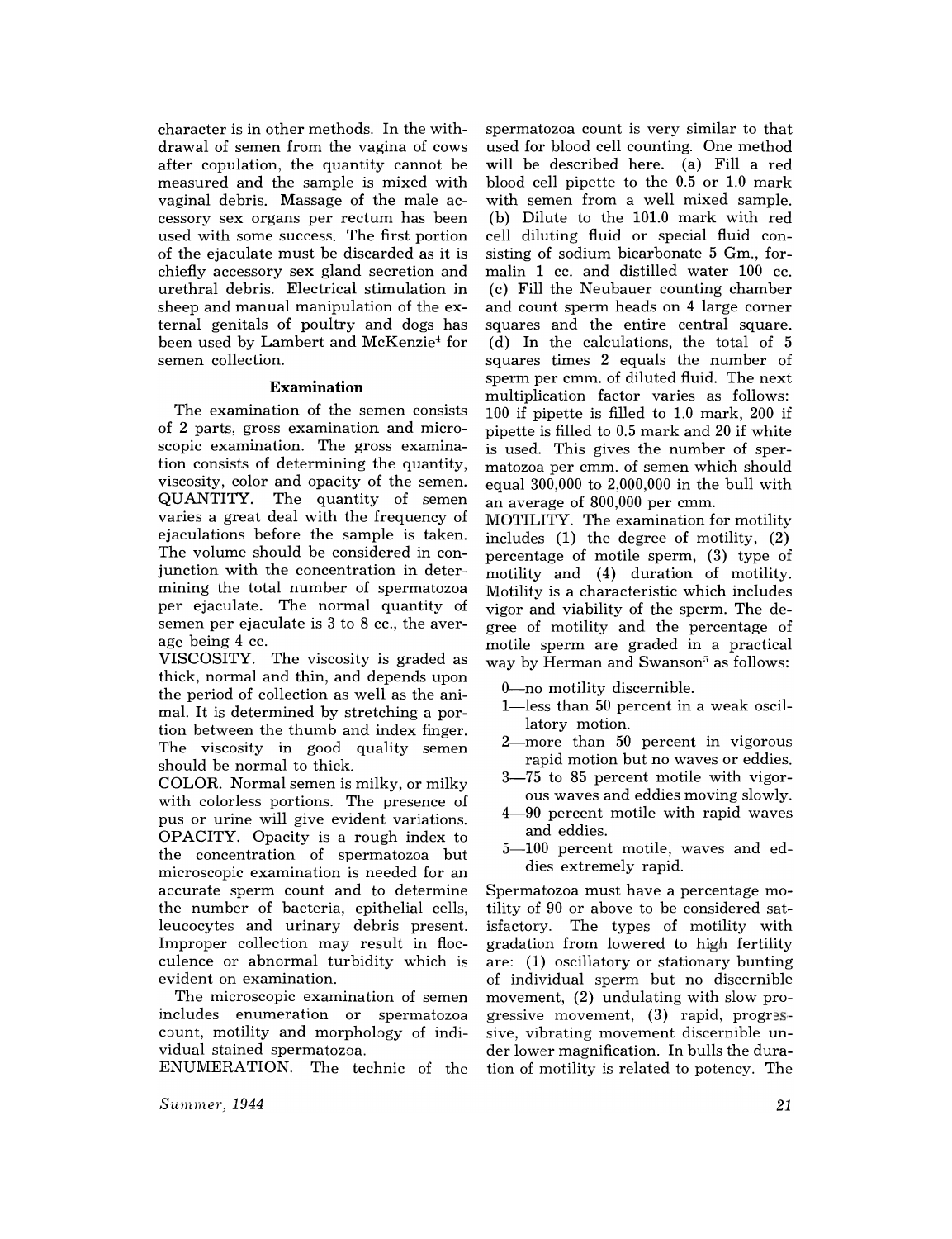duration of motility varies inversely with the temperature until at  $40^{\circ}$  to  $50^{\circ}$ F, the motility decreases with further temperature drop.

MORPHOLOGY. The presence of a high percentage of abnormal morphological forms of the spermatozoa has been associated with low fertility. The procedure in proper staining of these cells is herein outlined. (a) Prepare a thin smear on a clean slide and fix by air and heat. (b) Add 1 percent chloramine to remove excess mucus. (c) Wash with water, then 95 percent alcohol and blot dry with paper. (d) Stain 2 to 5 minutes with stain composed of Ziehl-Neelson's carbol fuchsin 2 parts, concentrated alcoholic solution of eosin 1 part and 95 percent alcohol 1 part. (e) Wash with water and counterstain with Loeffler's methylene blue, then wash again with water. The heads of the spermatozoa stain purple; the tails and middle pieces pink or red. Abnormalities to be observed are coiled tails, pyriform heads, swollen heads, double heads, double tails, beaded middle pieces and the presence of bacteria, cellular debris, leucocytes and erythrocytes. The number of abnormally formed spermatozoa should not exceed 16 percent.

The results of the entire laboratory examination should be summarized. Logical conclusions as to the quality of the semen can be made following a series of these examinations.

### Treatment

As regards treatment and prognosis, sterile bulls may be divided into 3 general groups: (1) Those which are hopelessly sterile, (2) those which are able to copulate but have a lowered fertility, and (3) those bulls which possess healthy sperm but are incapable of copulating.

The prognosis of the first group with regard to favorable response to treatment is self-evident. If the veterinarian recognizes that a certain case of sterility falls into this group, he should inform the owner of the prognosis and recommend the animal's slaughter.

The second group presents the more difficult problem to the practitioner. The most important measure in treatment of this type is genital rest combined with exercise and a balanced ration. A favorable influence on the fertility of the animal should be effected within a few weeks. Obese animals should have fattening feeds reduced and be given plenty of exercise. Many devices for exercise have been used for bulls. Treadmills and electric exercisers have been used quite successfully. Exercise is not a problem for the bull which is allowed to run with the herd. Thyroid extracts have been used to increase the metabolism of some obese, slowbreeding bulls. If indicated from the results of the diagnostic tests, vitamin therapy may be resorted to. Vitamin C blood levels may be raised by the use of ascorbic acid intravenously or using chlorbutanol per os at the rate of 3 to 5 Gm. b.i.d. The toxicity in overdosage of the latter must be watched for.

#### Hormone Therapy

Hormonal therapy has been used with a variance of results. Anterior pituitary and anterior pituitary-like hormones have been used with success in a few cases. No rational therapy with these products can be attempted by the practitioner until the exact role of hormones in sterility of the bull is determined. The interrelationship of the endocrine glands is so complex that one could not hope to get results in all cases of sterility by the use of one hormone· product.

Debilitated and emaciated animals must be nourished by a well-balanced ration supplemented with vitamin and mineral products. In all cases of treatment of this type, the examination of the semen of the bull must be done at regular intervals to mark the progress of treatment in determining when the bull shall be fit to return to service.

The third form presents a different type of problem with regard to treatment. In some cases the semen may be obtained from the bull with the aid of an artificial vagina or by rectal massage and used to impregnate cows by means of artificial insemination. In other cases, the condition may never be corrected, as in arthritis,